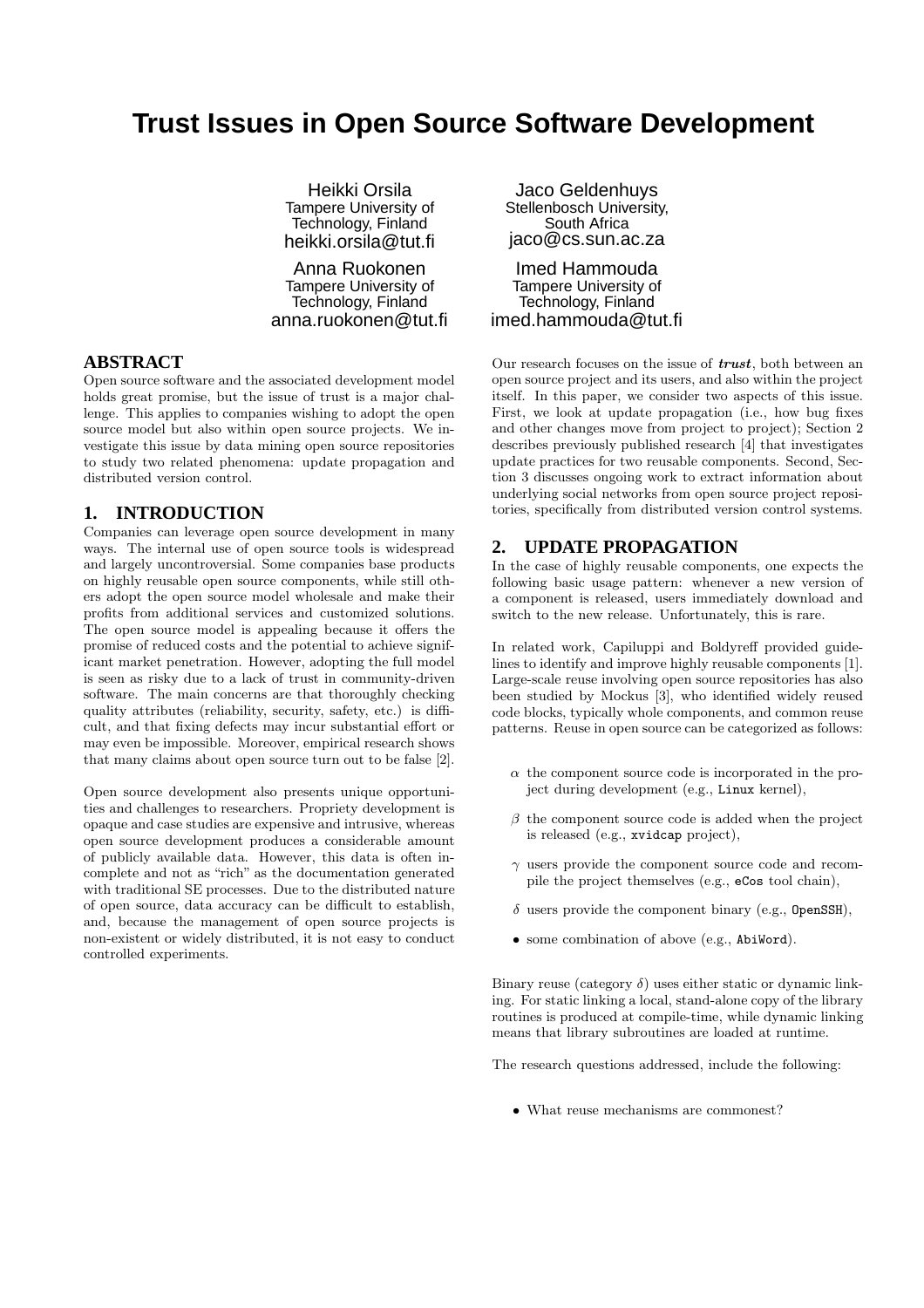- What update propagation patterns are commonest?
- How fast/often do users react to new releases of reused components?
- What technical and non-technical criteria influence the community response (e.g., reuse mechanism, product domain, and product development phase)?
- What best practices promote update propagation?

Our research methodology comprises five main steps: (1) formulate research questions, (2) pick good components candidates, (3) extract data by exploring the software repositories of the components, (4) analyze the data with respect to the questions raised, and (5) make recommendations.

We have selected two highly reusable libraries, zlib and FFmpeg. The software repository of the projects were downloaded, but mining the information is not an easy task and we considered various sources — such as bug reports, mailing lists, IRC conversations, and source code comments — in addition to the revision history. Many open source projects use a public bug tracking system to report and track defects and potential enhancements. Such a system can increase the number of identified problems and enable more efficient corrections. While developers frequently interact with the bug tracking system, little data to characterize their interactions is available. Similarly, revision logs are useful sources in the sense that they record the evolution of a project, but they also present challenges such as incomplete/unreliable data.

#### **2.1 zlib**

zlib [7] is a lossless compression library used for many file formats and protocols, and included directly in several projects. We investigated three security-related zlib bugs and their fixes, and analyzed the time taken to propagate the fixes to eight other projects: AbiWord, BZFlag, CVS, the Linux kernel, ppp, Python, RPM, and mirrors of zlib itself. The project has two core authors and 42 further contributors. We studied zlib version 1.2.3 released on 2005-07-18. The information comes from the ChangeLog file; log entries ranged from 1995-04-11 to 2005-07-18, a period of about 10 years. There were 628 documented changes, with 89% coming from the top five of the 42 contributors.

We looked at the following bugs: (1) a double free bug (reported 2002-03-11), (2) a DoS/crash bug (reported 2004-08- 25), and (3) buffer overrun/DoS/crash bug (reported 2005- 06-30). The time delay between bug report and bug fix is shown in Table 1. The mean and median times in days, computed over all projects in the table, are 97 and 19 days, respectively. From this we draw the following conclusions:

Bug Fix Delay Varies Significantly The time to fix bugs varies significant from project to project, as the distribution of the median and mean times show. In the case of Python, the project is still vulnerable to bugs that were discovered years ago. Except for Linux, none of the projects has an explicit system for checking for updates in reused projects. This is clearly a precondition for scalable code reuse. This omission is probably due to weaknesses in the project organization, a lack of explicit task lists, and a weak

Table 1: Number of days to fix three different zlib bugs.  $D =$ does not apply,  $N =$ not fixed,  $U =$ unknown.

|            |              |      |       | Reuse               |
|------------|--------------|------|-------|---------------------|
| Project    | Bug 1        | Bug2 | Bug 3 | category            |
| AbiWord    | 1            | N    | N     | $\alpha, \delta$    |
| BZFlag     | D            | D    | 583   | $\alpha, \delta$    |
| CVS        | 1            | 63   | 87    | $\alpha$ , $\delta$ |
| Linux      | 8            | D    | D     | $\alpha$            |
| ppp        | 21           | D    | D     | $\alpha$            |
| Python     | IJ           | U    | 90    | $\alpha$            |
| <b>RPM</b> | 432          | 25   | 16    | $\alpha$ , $\delta$ |
| zlib       |              | 15   | 11    | $\alpha$            |
| Min        | $\mathbf{0}$ | 15   | 11    |                     |
| Median     | 5            | 25   | 87    |                     |
| Mean       | 77           | 34   | 157   |                     |
| Max        | 432          | 63   | 583   |                     |

command hierarchy. Technical problems may also play a role: current maintainers of stabilized products may fail to update zlib because they do not have the resources for testing new versions and backporting the necessary fixes. Broadly speaking, the update propagation patterns of these projects can be classified as either systematic, negligent, or random.

Microsoft Windows Programs are Biased Towards Binary and Source Duplication Python 1.6–2.4 and AbiWord run on both GNU/Linux and Microsoft Windows, but only the latter are vulnerable to the three bugs. Python version 2.5 and later are in category  $\alpha$ , so both Linux and Windows are vulnerable. The last column of Table 1 shows the reuse categories for each project. Almost all Linux programs use zlib as a dynamic library, which can be updated using a system-wide package manager. Windows lacks such a manager for non-Microsoft products; consequently there is a general bias in Windows to use source duplication (categories  $\alpha$  and  $\beta$ ) instead of dynamic libraries (category δ).

## **2.2 FFmpeg**

FFmpeg [5] is a collection of utilities for processing audio and video files and streams, tools to play and record different media, and a server for distributing media over the internet, for example, for live broadcasts. The library is used in more than 90 projects. We focused on one component of FFmpeg, a library called libavcodec, for encoding and decoding a wide range of multimedia formats. We studied the revision history of the library header file avcodec.h in the following projects: avidemux, avifile, ffdshow, gstreamer, mythtv, and xbmc. It soon became clear that this history by itself is insufficient. Many log entries were imprecise (e.g., "libavcodec resync", without any version information), or simply wrong. We addressed this by downloading all original and reused versions of avcodec.h comparing the files one-by-one to find matching versions. This produced the kind of information shown in Figure 1. The upper and lower horizontal lines represent the avifile and FFmpeg projects, respectively. Arrows indicate updates from the latter to the former on the dates shown, and small vertical lines at the bottom indicate different revisions of avcodec.h.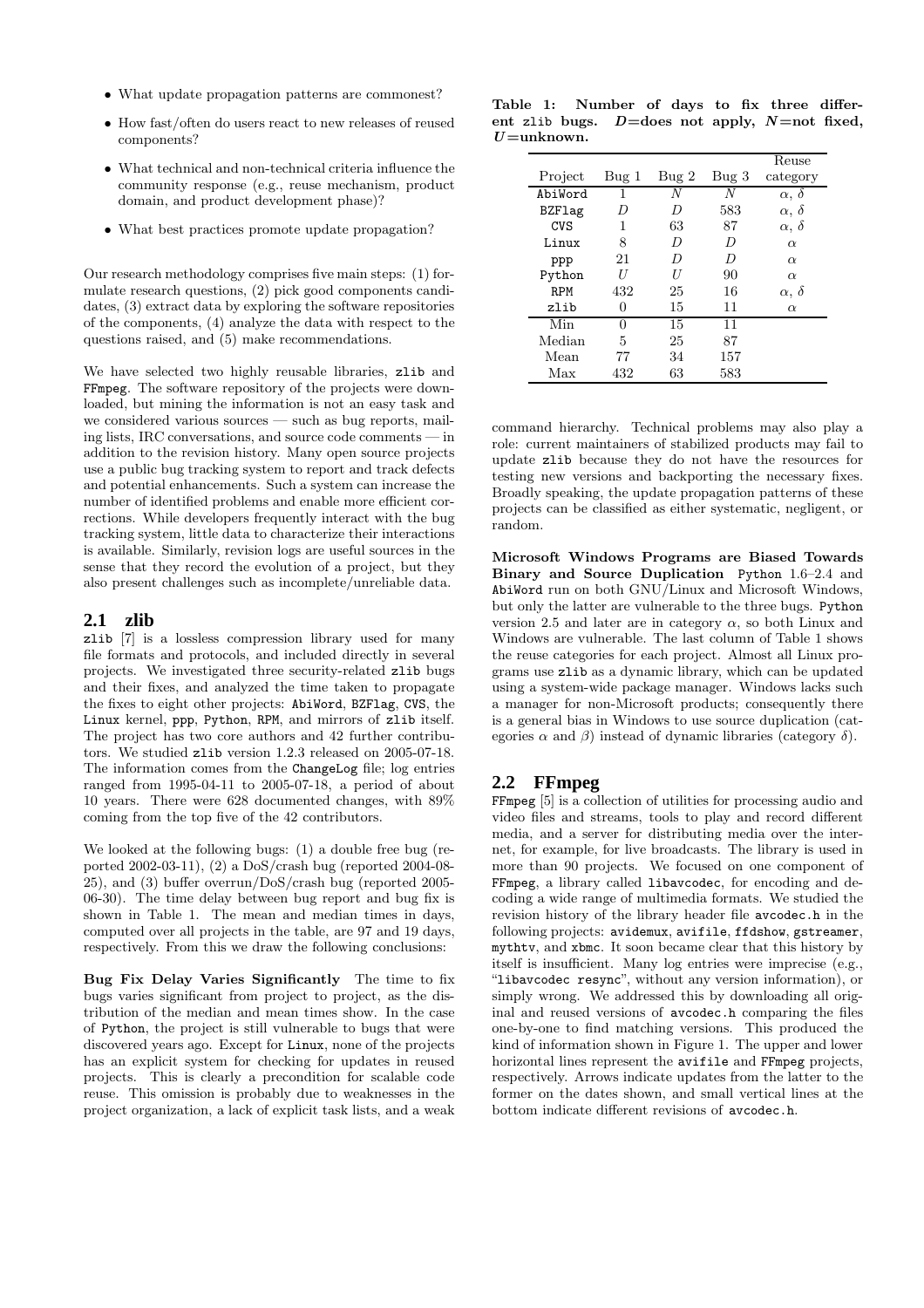

Figure 1: The 10 most recent updates (from 2006- 10-09 to 2007-05-10) of avcodec.h in avifile

Table 2 summarizes the results. The last three columns show the number of elapsed days between the release of a revision, and its use in an update. Often this is less than a week. The avifile and mythtv projects were updated much more frequently than the others, even when their longer time frames are taken into account. Still, at least once the mythtv project was not updated for about two months. What is not shown in the table is that the projects are updated less and less frequently as time passes, possibly because libavcodec has reached a level of stability where fewer bugs are reported. These results lead us to the following conclusions:

Sharing Interests, Features and Developers Some features were introduced first in child projects and later into the root project (libavcodec). The explanation is that the projects have shared developers and a shared focus. Feature propagation to and from the root project supports the general model of open source development. If new features appeared in the root project only, it would cast serious doubt on the open source model, and distributed models in general.

Update Propagation can Mean Significant Effort In the case of mythtv, mismatches in avcodec.h were numerous and substantial because of software requires specialized features (e.g., closed captioning, support for multilingual soundtracks) not provided by libavcodec. At least once a feature was first introduced in mythtv and only later in FFmpeg. As far as we can tell, the later implementation was not derived from the earlier. Thus mythtv is one example of an unforeseen pattern: code reuse takes place, but the code undergoes non-trivial modifications within the new setting, and update propagation therefore entails significant effort.

Update Propagation Patterns All the above projects include a complete copy of the libavcodec code and fall into category  $\alpha$ . One example of a project in category  $\beta$  is xvidcap, a screen capture program that records user activity for video tutorials and other material. Whenever this project is released, the developers include the latest version of libavcodec. This may appear safer because the library is not as tightly integrated, but category  $\alpha$  reuse always includes the option of downloading a more recent, albeit less stable, development version of the reused component.

Table 2: Summary of libavcodec updates

|                                 |                            | Nr. of | Delay (days)             |                  |
|---------------------------------|----------------------------|--------|--------------------------|------------------|
| Project                         | Period                     |        | updates Min Max Ave      |                  |
|                                 | $avidemux$ 2004-01-2007-01 | 10     | 1.8                      | 26.8 5.7         |
|                                 | $avifile$ 2002-05-2007-05  | 163    | $\epsilon$ hour 14.6 2.1 |                  |
|                                 | gstreamer 2004-03-2006-09  | 9      | 1.1                      | $18.0 \quad 5.2$ |
| mythty                          | $2002 - 08 - 2007 - 06$    | 82     | $\epsilon$ hour 60.6 3.7 |                  |
| $x$ <sub>bm<math>c</math></sub> | $2004 - 04 - 2007 - 04$    |        | 2.9                      | 118.7 29.8       |

Comparison Between zlib and FFmpeg Cases Bug fix delays in the zlib project were relatively long compared to the FFmpeg project. The crucial difference is that the functionality of zlib is fixed, while new features are continuously added to FFmpeg. It appears that a shared interests in developing similar features, and also, sharing developers, decreases update propagation delay.

## **2.3 Guidelines**

Based on our experience of tracking bug fixes we argue for some guidelines that, we believe, would have improved bug fixing inside and between the projects we examined.

1. Avoid Source and Binary Code Duplication Use dynamic libraries instead of static libraries or source code inclusion. For the latter the reused code has to be maintained and monitored. This is by far the best practice for component reuse because it allows other parties, mostly operating system distributors, to help you.

2. Document Important Changes in the Version Control History Maintain a log file of corrective maintenance operations and specific security issues addressed. This facilitates tracking of important updates, backporting security fixes to older and stable versions. This is especially important for long-term production systems.

3. Tag Important Changes in the Version Control History Add a special tag (e.g., "[SECURITY]") to commit messages for security issues in the version control system.

4. Maintain a Global Notification System for Changes Fast updates between projects is important for security-related fixed and enhancements. A global notification system (e.g., based on a mailing list) can alert stakeholders of specific updates. It should focus on major issues, not small updates, and should be archived so users can review older changes.

5. Followup of Component Updates Complex/important projects need an official list of reused components, annotated with a timestamp and unique identifier (version number, commit id, etc.) and a developer specifically responsible for maintaining the list and promoting the project's interests in reused projects.

6. Write a Procedure for the Update Process Virtual organization and distributed development means any developer should be able to replace any other, at least in theory. One solution is a checklist of issues related to project maintenance and releases: managing updates (notifications to and from other projects) new releases, preferred communication between developers (e.g., IRC channels, mailing lists), etc.